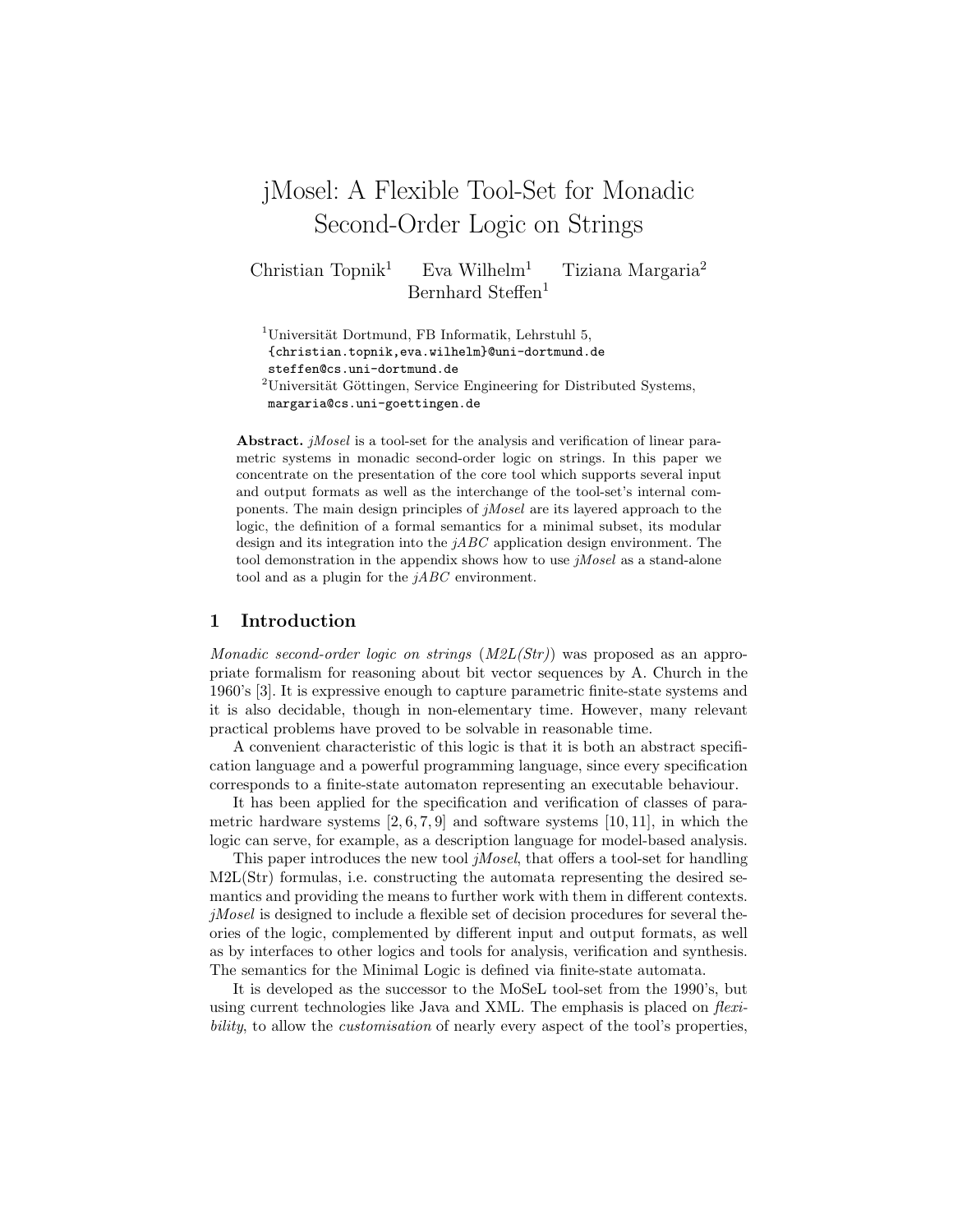which also is one of  $jMosel's$  unique features distinguishing it from other implementations like the ones mentioned above. The input syntax, the output format, and libraries referenced by the compiler unit can be exchanged easily, which already enables jMosel to be combined with a variety of other applications.

# 2 The jMosel Concept

# 2.1 Design Principles

Two central design principle of jMosel are the layered approach to the logic and the library-based design.

**Layered approach to the logic.** *jMosel's* logic is built according to a hierarchy of logic layers (see figure 1) with increasingly powerful constructs. These layers are related by either direct embedding or more elaborate encodings realized in form of a more or less complex compiler.

- The Minimal Logic contains a minimal set of primitives, for which the semantics is formally defined in terms of corresponding automata.
- The Kernel Logic extends the Minimal Logic by additional derived constructs and coincides with the set of constructs actually implemented as primitives in the semantic decision procedure. The goal is here an optimisation of the execution time by offering more powerful constructs.
- A set of user logics can be encoded in the Kernel Logic. They are either convenient for generic applications or tailored to a specific application domain.



Fig. 1. The Hierarchy of Logics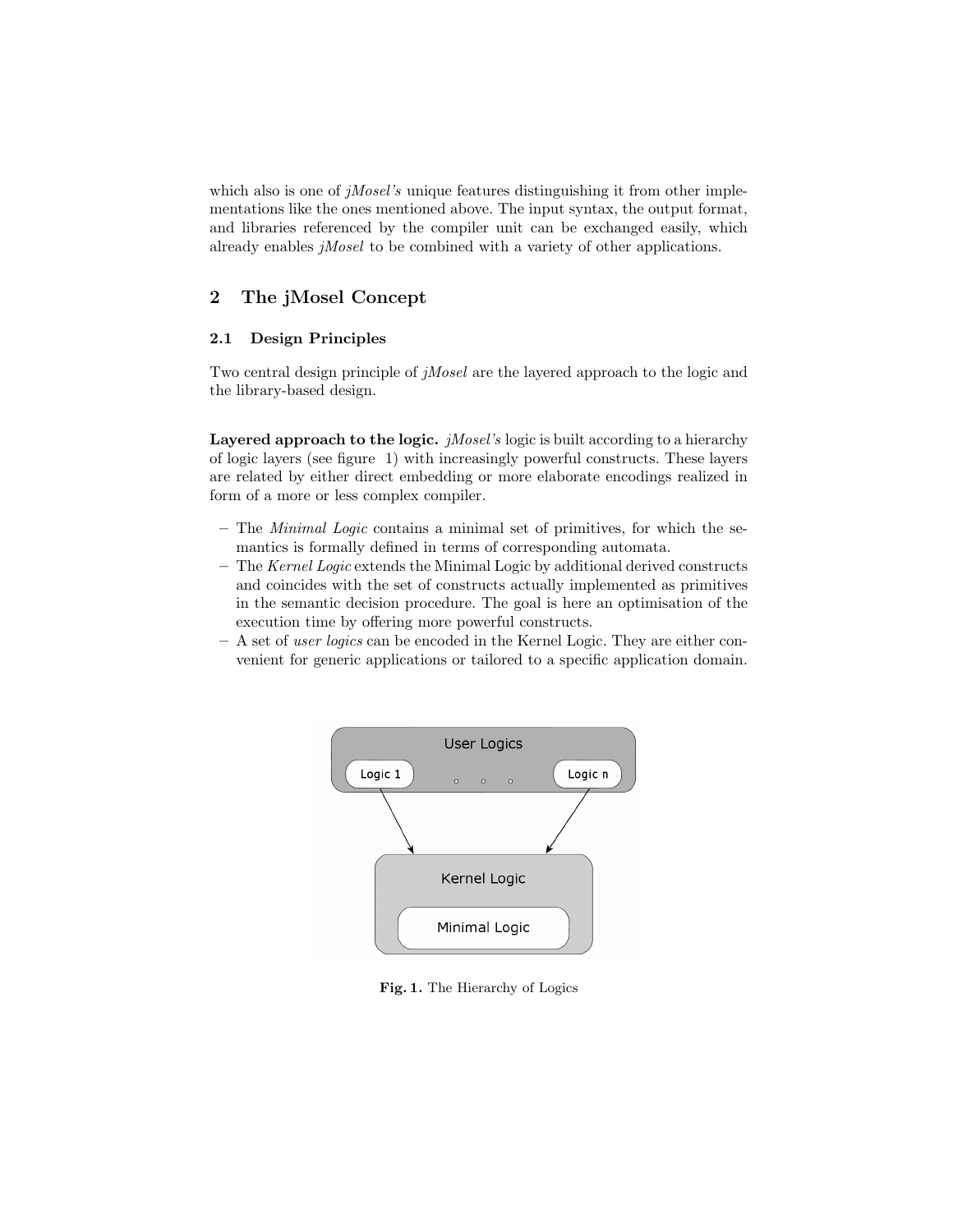Library-based design. *jMosel* supports flexible adaptation and extension to new input or output formalisms, as well as the interchange of many components, including the most crucial algorithms and libraries. This allows the user to experiment with a great variety of technologies. The aim is that the best-fitting incarnation of the tool for a specific application area may be put together at need from the collection of existing components.

- Exchangeability concerns e.g. the **BDD libraries**. The performance of the operations on the BDDs, which label the edges of a  $iMosel$  automaton, has a great impact on the overall performance of the compilation process. To encourage the user to compare different implementations, jMosel already supports the use of the following BDD libraries: CUDD [17], BuDDy [5], CAL BDD [14], JavaBDD (Java port of BuDDy) [19], JavaBDD Micro (Java port of BuDDy) [19], JDD [18]. Switching between these libraries can be done easily by changing the corresponding lib parameter of the command line tool (see appendix).
- Even such fundamental **compiler parts**, like the algorithms for determinisation and minimisation, can be easily changed or replaced.
- Various **visualisation tools**, like Graphviz or our own  $jABC$  libraries for graph layout and rendering, can be used - as shown in the demonstration (see appendix).
- Furthermore, *jMosel* has been integrated as a **plugin** in *jABC* [12], a modular general purpose modelling and design tool for heterogenous software systems.
- The  $iABC$  can be itself used as a plugin to the **Eclipse** environment, thus jMosel can be directly accessed within a generic software development environment.

#### 2.2 The Syntax

 $jMosel's$  syntax slightly differs from the original MoSeL syntax of [4]. Changes have been introduced to uniform it with (modern) standard notations.

Minimal logic The Minimal Logic (figure 2) is a concrete syntactic version of the monadic second-order logic on strings, using a minimal set of primitives. It serves as the reference logic for jMosel, relative to which the correctness and completeness of the implementation can be verified and the semantics of the various extensions of the language can be defined.

Kernel Logic The drawback of a very tiny language, like the Minimal Logic, is the fact that nearly all the constructs of a typical user-level language correspond to complex expressions. To avoid the cost of breaking down frequently used userlevel constructs to the few primitives of the Minimal Logic every time they are used, the Kernel Logic (see figure 3) was defined to support a reasonable set of derived constructs by direct semantic translations.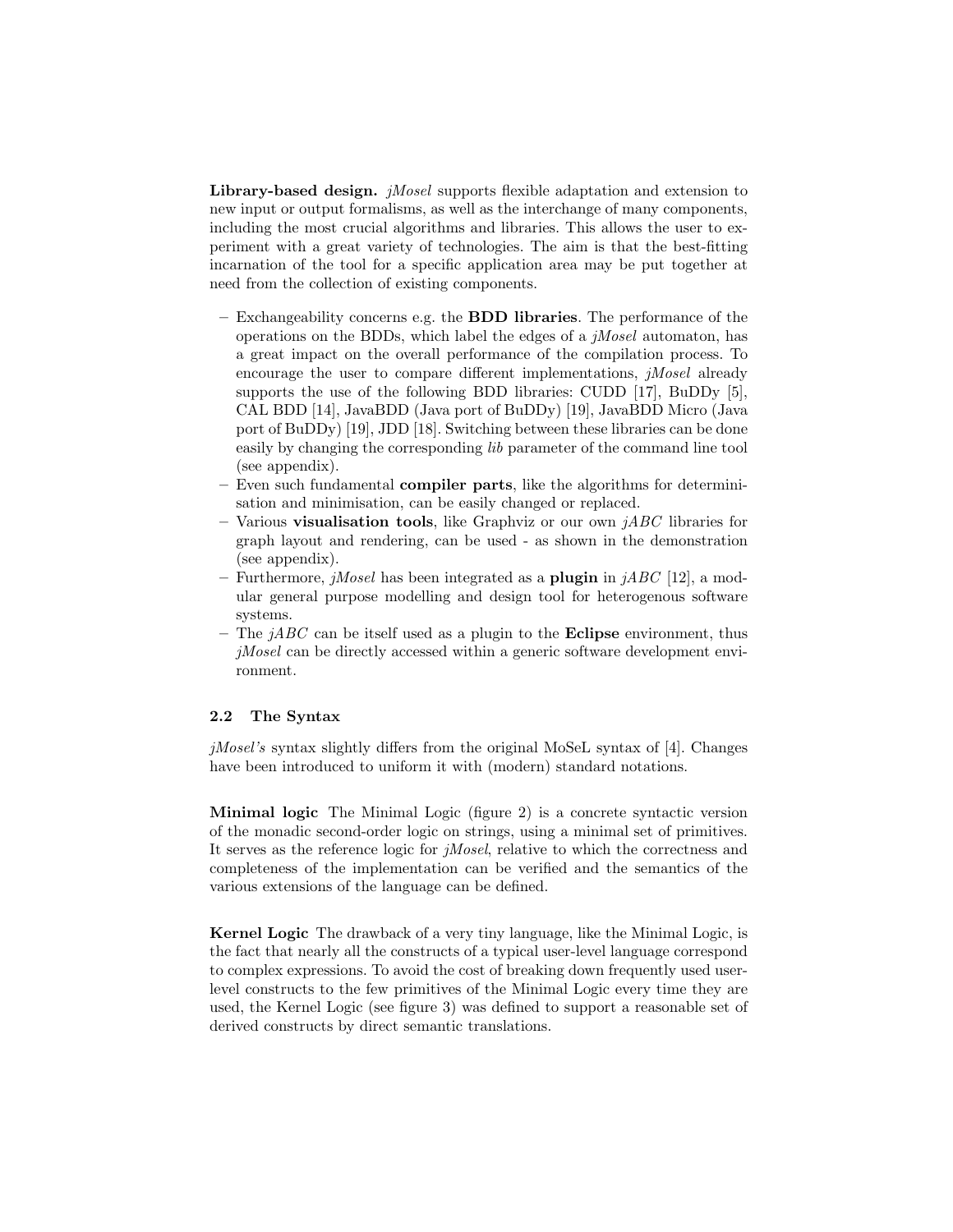```
T :: = IdA ::= subseteq(T,T) | shifteq(T,T)F ::= A | ∼F | F & F | ex Id: F | (F)
```
Fig. 2. The Minimal Logic of the jMosel Tool

```
T ::= Id | all | empty | union(T,T) | inter(T,T) |
      comp(T) (T)
A ::= sing(T) | \simsing(T) | subset(T,T) | \simsubset(T,T)
      subseteq(T,T) | \simsubseteq(T,T) | T = T | T \sim= T
      shifteq(T,T) | \simshifteq(T,T) | T < T | T <= T |
      roteq(T,T) | \simroteq(T,T)
      0 in T | 0 \simin T | $ in T | $ \simin T
F ::= true | false | F & F | F | F | F -> F
      F \iff F \mid F \uparrow F \mid Id(T, \ldots, T) \mid \sim Id(T, \ldots, T) \midex Id,...,Id: F | ∼ex Id,...,Id: F |
      "<automaton_filename>"(T, \ldots, T) |
      \sim"<automaton_filename>"(T,...,T)
      let Id(Id,...,Id) in F \mid A \mid (F)
```
Fig. 3. The Kernel Logic of the jMosel Tool

#### 2.3 The Semantics

The jMosel formulas are transformed into complete and deterministic finitestate automata in such a way that the language recognized by an automaton corresponds to the interpretation of the represented formula. The semantics of the two atomic formulas of the Minimal Logic shifteq and subseteq are given in figure 4 and figure 6 respectively. These automata are not constructed, but primitive.

# 3 Implementation

*jMosel* is implemented in *Java*, for easy maintainance of the code and to make the tool instantly available on nearly every important hardware and operating system. Only for the most crucial and time consuming part, the potentially complex edge labels represented by BDDs,  $C++$  libraries can be referenced, to ensure fast calculations with minimum overhead. At need, the same mechanism can be used to access packages written in other languages or in assembler - but this would then reintroduce platform-dependence.

The architecture of jMosel's parser/compiler unit is shown in figure 5. A formula (given as a parameter string or a reference to a \*.mos - file) is passed to the command line tool  $jMoseIC$ , which invokes the parsing of the corresponding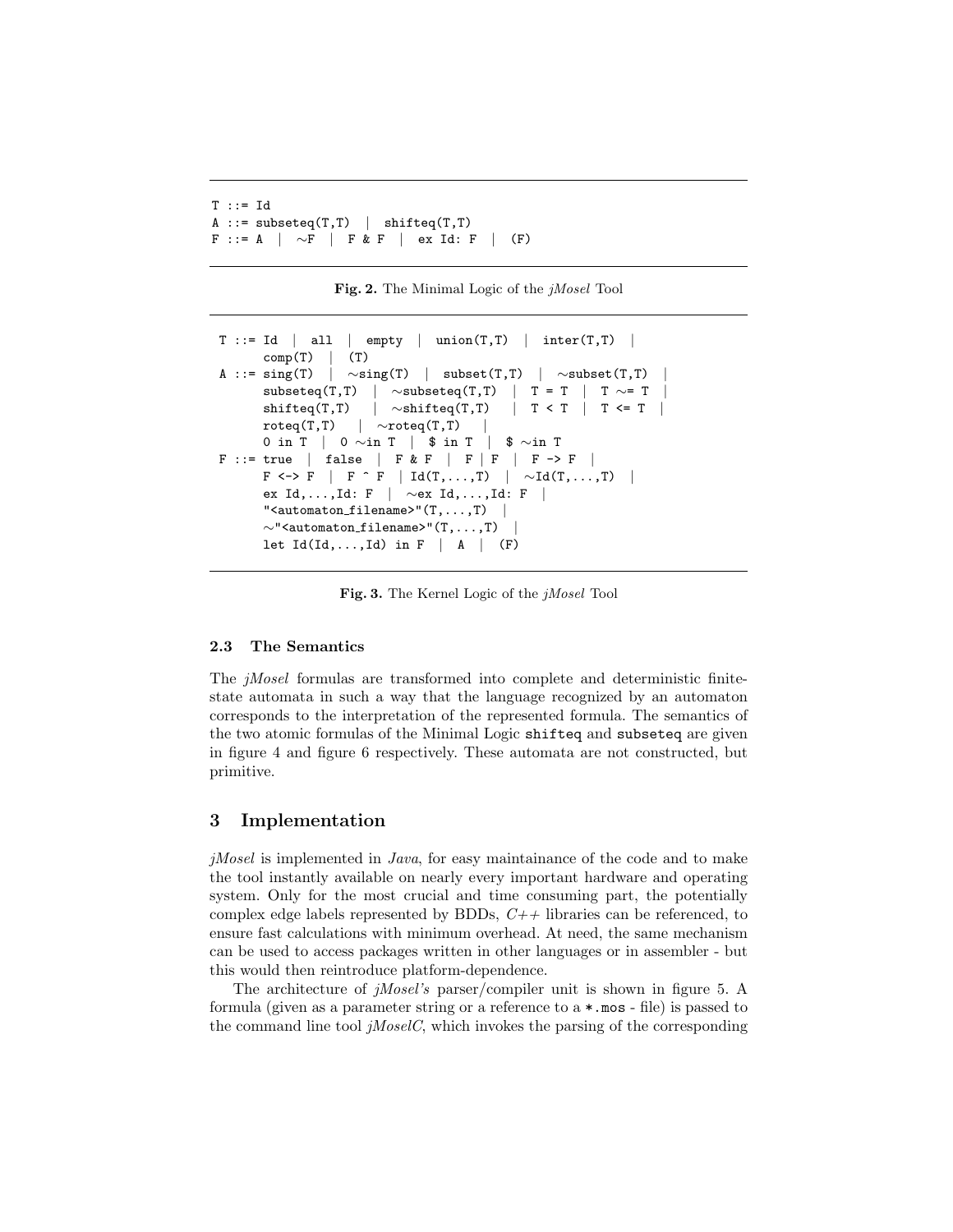

Fig. 4. Automaton for "shifteq(x,y)"



Fig. 5. The Parser/Compiler Architecture

syntax tree. The compiler traverses the tree to create the automaton representing the formula's semantics, which is finally translated into the desired output format.

# 4 Future Work

The main emphasis of the development within the jMosel group is placed on the following tasks:

- The  $jETI System [8, 13]$  will enable  $jMosel$  to be remotely executed over the internet as a WebService.
- An extension of the Kernel Logic will contain first-order and bit variables, e.g. as arguments to quantifiers.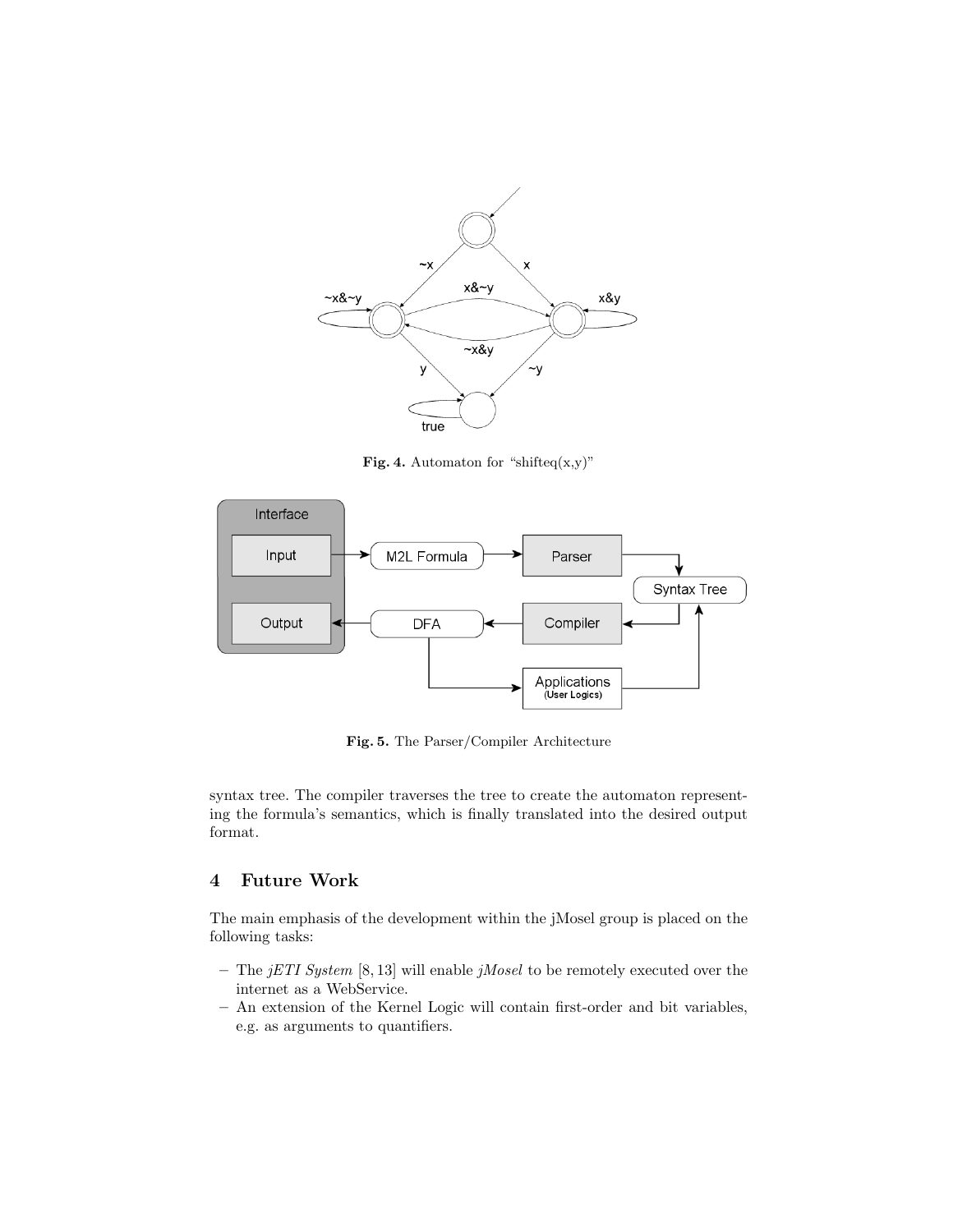- A PSL [1] user logic will offer means for the formulation and verification of PSL assertions based on regular expressions.
- An exhaustive library of hardware circuits will allow the intuitive description and verification of parametric hardware systems at register-transfer and gate level. This approach abstracts from the underlying logic layers and therefore is accessible for users unfamiliar with M2L(Str).

## References

- 1. Accellera Organization, Inc. Accellera Property Specification Language 1.1 Reference Manual, 2004.
- 2. David A. Basin and Nils Klarlund. Hardware Verification using Monadic Second-Order Logic. In Proc. CAV'95, volume 939 of Lecture Notes in Computer Science, pages 31–41. Springer Verlag, 1995.
- 3. Alonzo Church. Logic, arithmetic and automata. In Proc. Intern. Congr. Math., pages 23–35. Almqvist and Wiksells, 1963.
- 4. Peter Kelb, Tiziana Margaria, Michael Mendler, and Claudia Gsottberger. MOSEL: A Flexible Toolset for Monadic Second-Order Logic. In Proc. TACAS'97, volume 1217 of Lecture Notes in Computer Science, pages 183–202. Springer Verlag, 1997.
- 5. Jørn Lind-Nielsen. BuDDy. http://sourceforge.net/projects/buddy. 14. 12. 2005.
- 6. Tiziana Margaria. Fully Automatic Verification and Error Detection for Parameterized Iterative Sequential Circuits. In Proc. TACAS '96, volume 1055 of Lecture Notes in Computer Science, pages 258–277. Springer Verlag, 1996.
- 7. Tiziana Margaria. Verification of Systolic Arrays in M2L(Str). In Technical Report MIP-9613. Fakultät für Mathematik und Informatik, Universität Passau, 1996.
- 8. Tiziana Margaria. Web Services-based Tool-Integration in the ETI Platform. In SoSyM, International Journal on Software and System Modelling. Springer Verlag, 2004.
- 9. Tiziana Margaria and Michael Mendler. Automatic Treatment of Sequential Circuits in Second-Order Monadic Logic. In Proc. 4th GI/ITG/GME Workshop on "Methoden des Entwurfs und der Verifikation digitaler Systeme", pages 21–30. Shaker Verlag, 1996.
- 10. Tiziana Margaria and Michael Mendler. Model-based Automatic Synthesis and Analysis in Second-Order Monadic Logic. In Proccedings AAS'97, ACM/SIGPLAN Int. Worksh. on Automated Analysis of Software, pages 99–112, 1997.
- 11. Anders Møller. Program Verification with Monadic Second-Order Logic & Languages for Web Service Development. Technical report, Brics, Daimi, 2002. PhD thesis.
- 12. Ralf Nagel. jABC. http://jabc.cs.uni-dortmund.de. 14. 12. 2005.
- 13. Ralf Nagel. jETI. http://jeti.cs.uni-dortmund.de. 14. 12. 2005.
- 14. Rajeev Ranjan. CAL BDD. http://www-cad.eecs.berkeley.edu/Research/cal\_ bdd/. 14. 12. 2005.
- 15. AT&T Research. Dot format. http://www.graphviz.org/cvs/doc/info/lang. html. 14. 12. 2005.
- 16. AT&T Research. Graphviz. http://www.graphviz.org/. 14. 12. 2005.
- 17. Fabio Somenzi. CUDD. http://vlsi.colorado.edu/~fabio/CUDD/cuddIntro. html. 14. 12. 2005.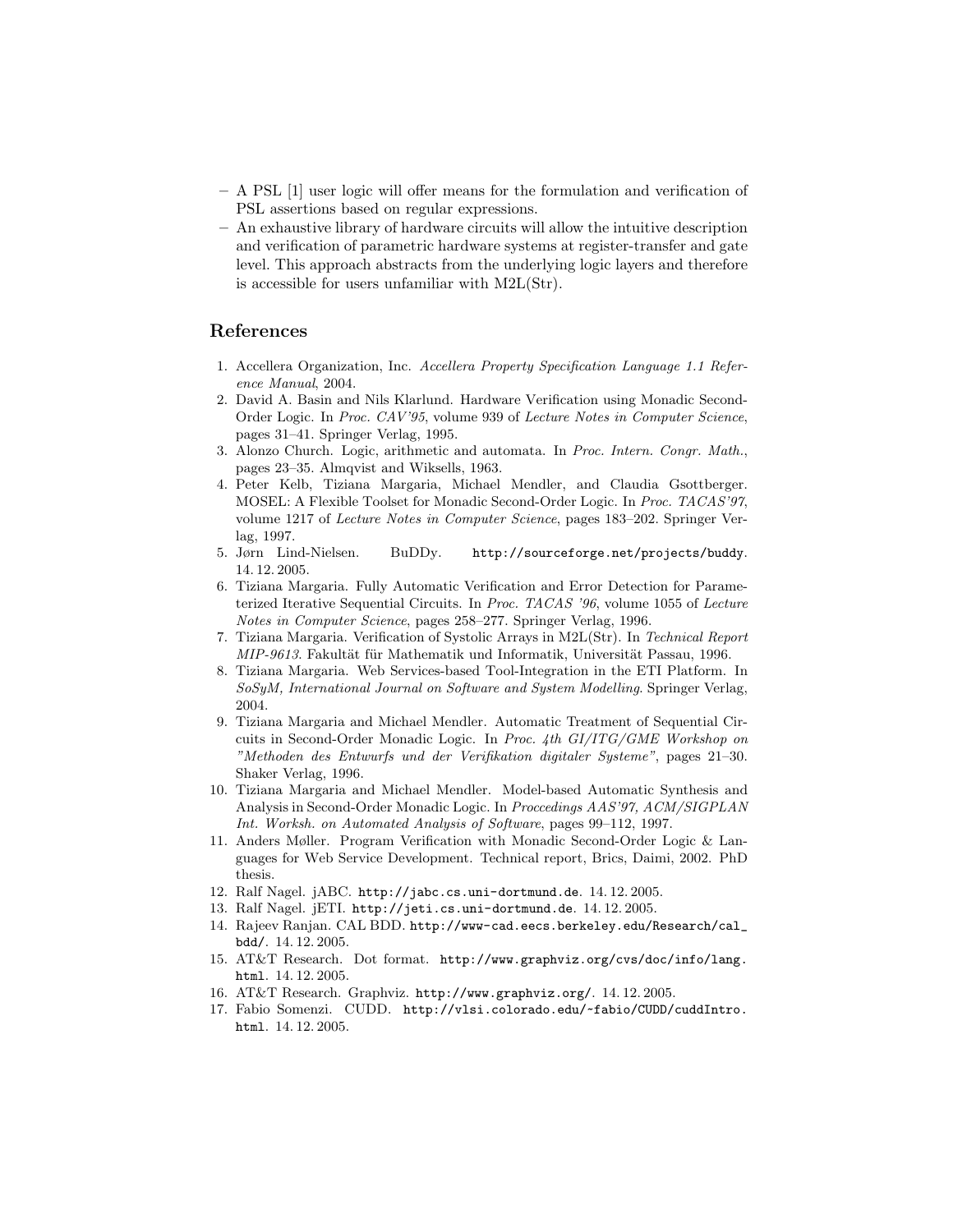- 18. Arash Vahidi. JDD. http://javaddlib.sourceforge.net/jdd/index.html. 14. 12. 2005.
- 19. John Whaley. JavaBDD. http://javabdd.sourceforge.net/. 14. 12. 2005.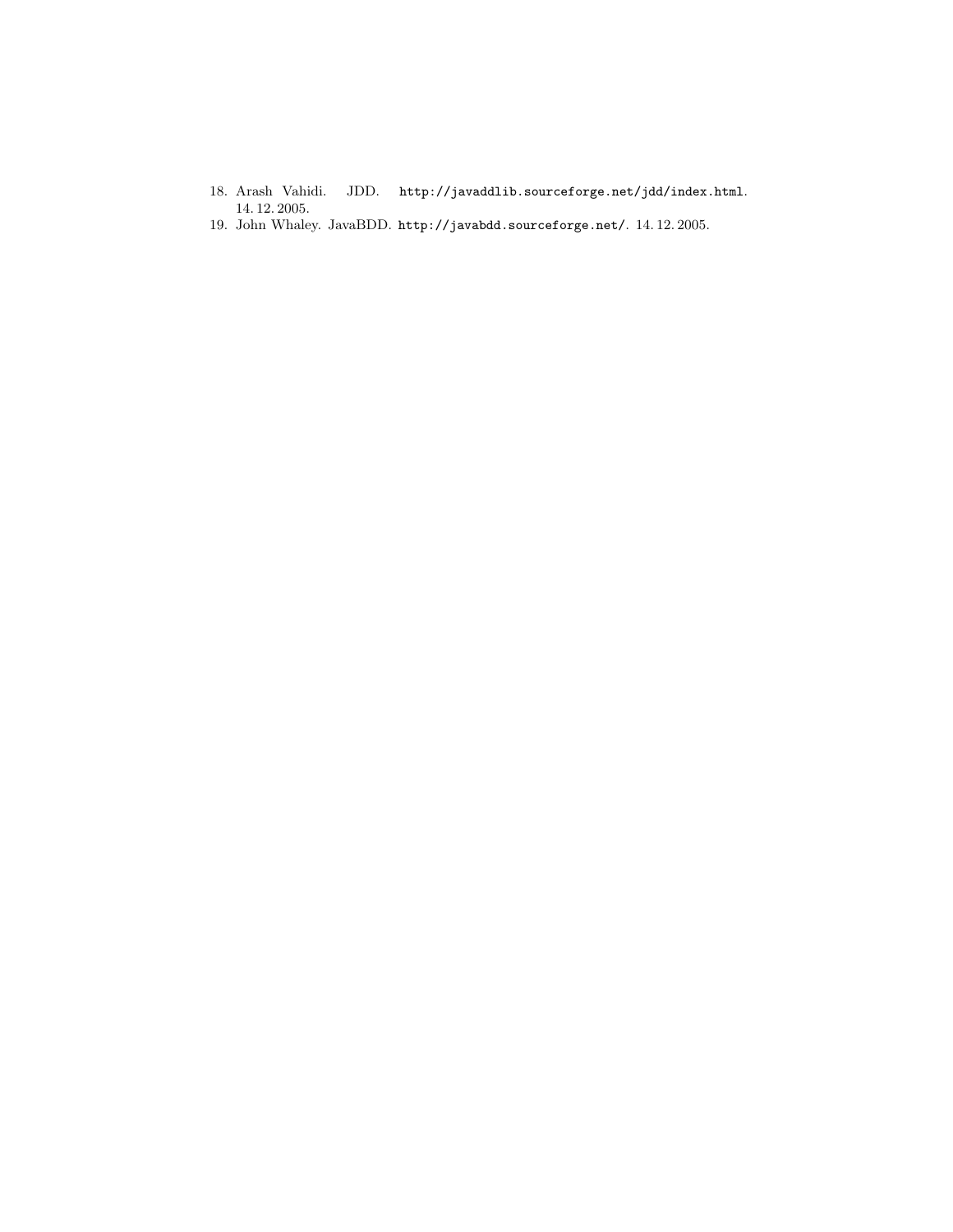# A Tool Demonstration

## A.1 The Command Line Tool (for *jETI* Integration)

This short demonstration of the command line tool shows the functionality that will be integrated in  $jETI$  as a WebService and at the same time puts emphasis on two of the different output formats (dot, XML).

#### Visualizing an automaton with Graphviz

The command

jmoselc -in cmd "subseteq(x,y)." -out dot graph.dot

invokes the generation of the following output in the dot format [15] that is stored in the file "graph.dot":

```
/* Automaton generated by JMoselC */
digraph Automaton
{
   void [style=invis]; /* Used for starting pointer */
   void -> 0;
   0 [label="", shape=circle, peripheries=2];
   0 -> 0 [label="('x&y)|y"];
   0 \rightarrow 1 [label="x x^{\sim}y"];
   1 [label="", shape=circle, peripheries=1];
   1 -> 1 [label="true"];
}
```
When viewed with a tool like Graphviz [16], the automaton looks like the one displayed in figure 6.



Fig. 6. Automaton for "subseteq $(x,y)$ "



Fig. 7. Constant true automaton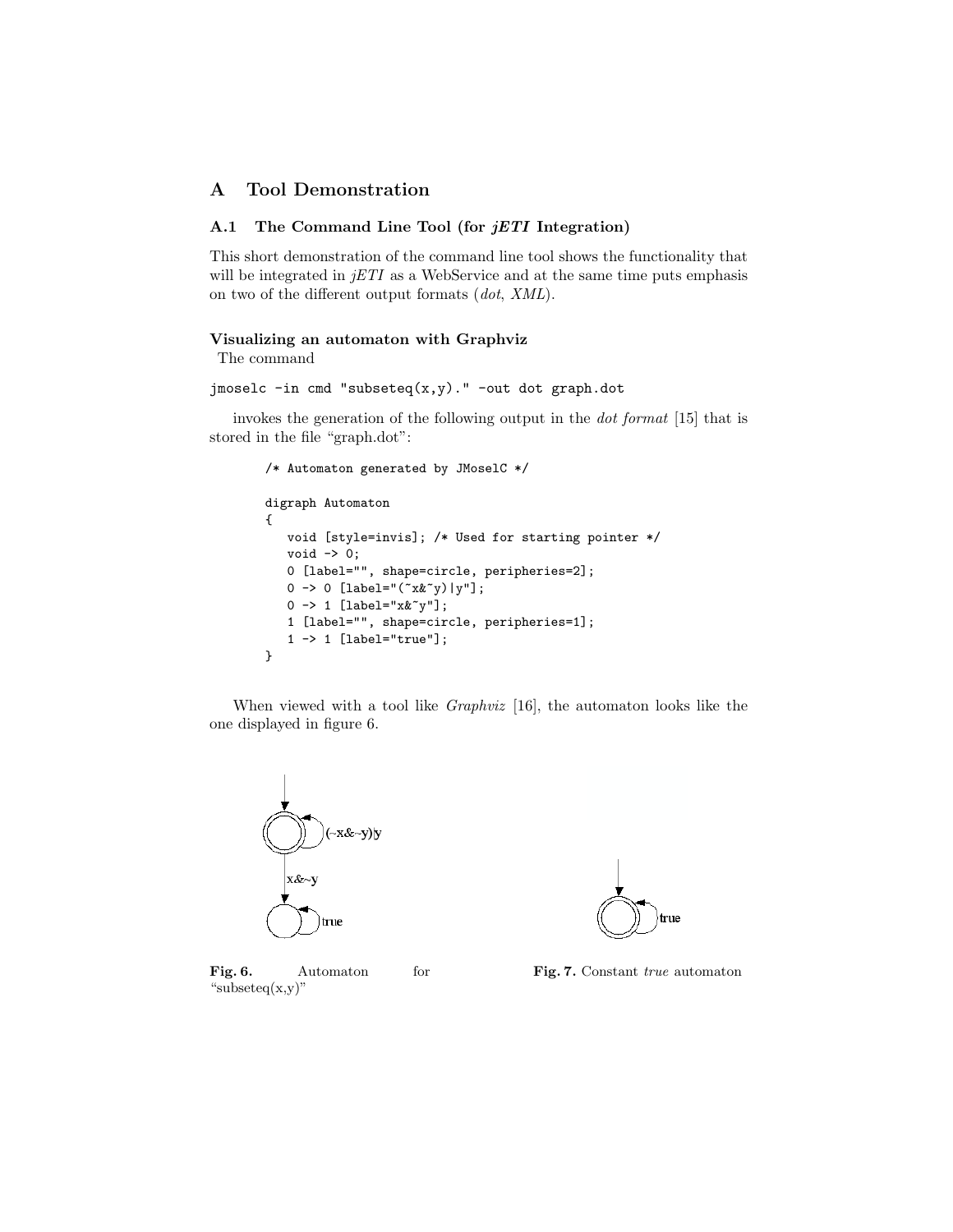### Changing the BDD package and producing XML output

The invocation of the tool via the command

jmoselc -in cmd "subseteq(x,y)." -out xml graph.xml -lib cudd

computes the same automaton, but now using the CUDD library during compilation (instead of the standard Java BDD implementation), and changing the output format to XML. The resulting file looks as follows:

```
<?xml version="1.0" encoding="UTF-8"?>
<!-- Automaton generated by jMosel -->
<moselautomaton initialstate="s0">
    <state id="s0" accepting="yes">
      <edge to="s0">
         <label>
             (\gamma x \& \gamma) | y</label>
      </edge>
      <edge to="s1">
         <label>
             x&~y
         </label>
      </edge>
    </state>
    <state id="s1" accepting="no">
      <edge to="s1">
         <label>
             true
         </label>
      </edge>
    </state>
</moselautomaton>
```
The exact format of the XML output could be customized further, depending on what information is needed by a target application. For example, it is possible to store a representation of the BDDs within the  $\langle label \rangle$  tags, or to include a representation of the formula out of which the automaton was computed.

## A.2 jMosel as jABC plugin

In this second part of the demonstration we show how to use *jMosel* inside the  $jABC$ , where it has been integrated as a plugin. In particular,

1. We construct a jMosel formula by drawing it as a SIB-Graph inside the Formula Builder. Fig. 8 shows the formula

subseteq(x,y) &  $x^*$  = empty &  $y^*$  = all.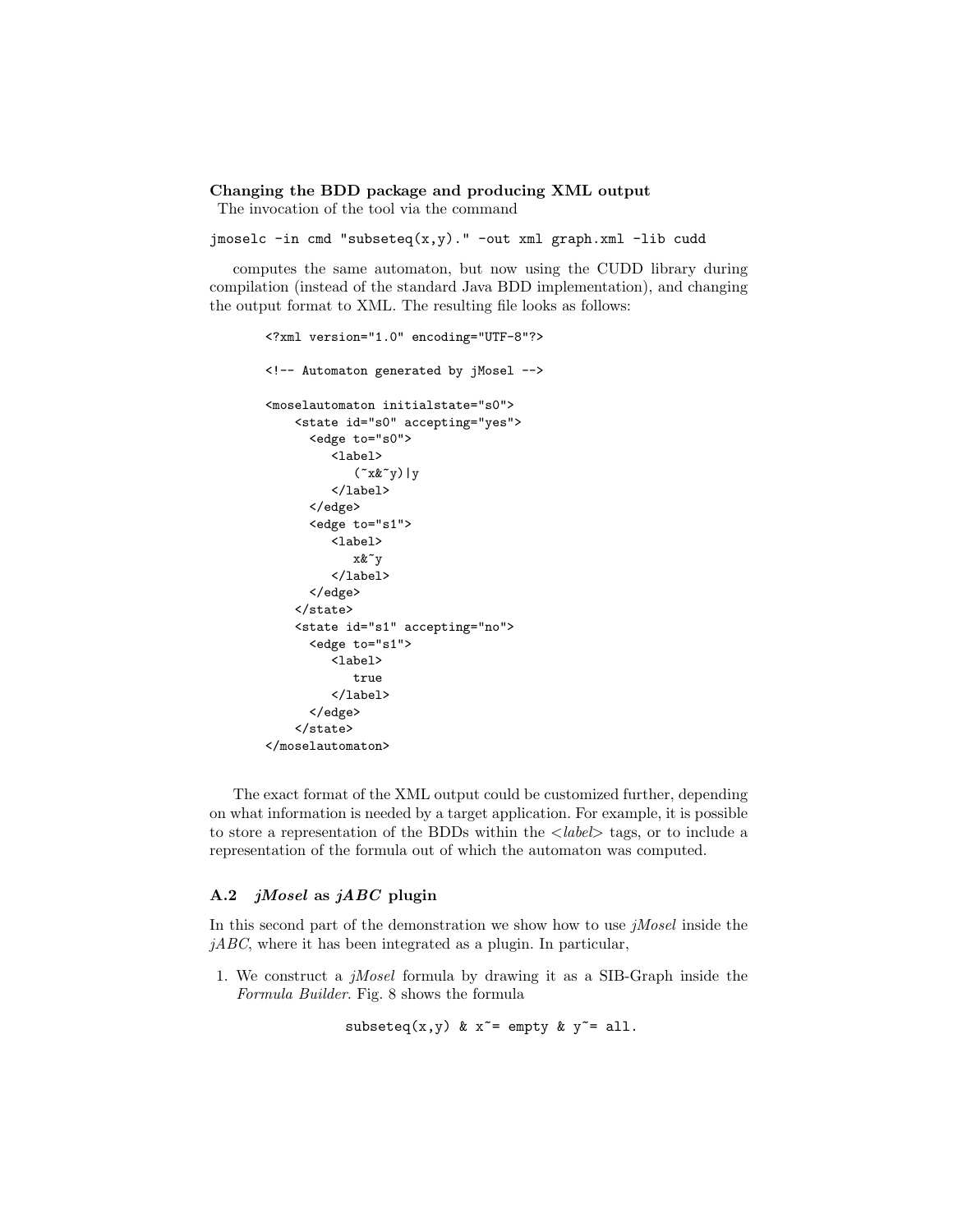

Fig. 8. Creating a formula graphically

which accepts all the nontrivial x-subsets of y.

- 2. The automaton to that formula is transformed into a SIB-Graph and visualized in the  $jABC$  (figure 9), where we also see the XML export format.
- 3. We show here how the Kernel Logic constructs can be verified to be correct wrt. the Minimal Logic. In figure 10 the definition of sing is typed in the  $j\textit{Mosel}$  input field, it is translated into an automaton and exported as a  $dot$ file.